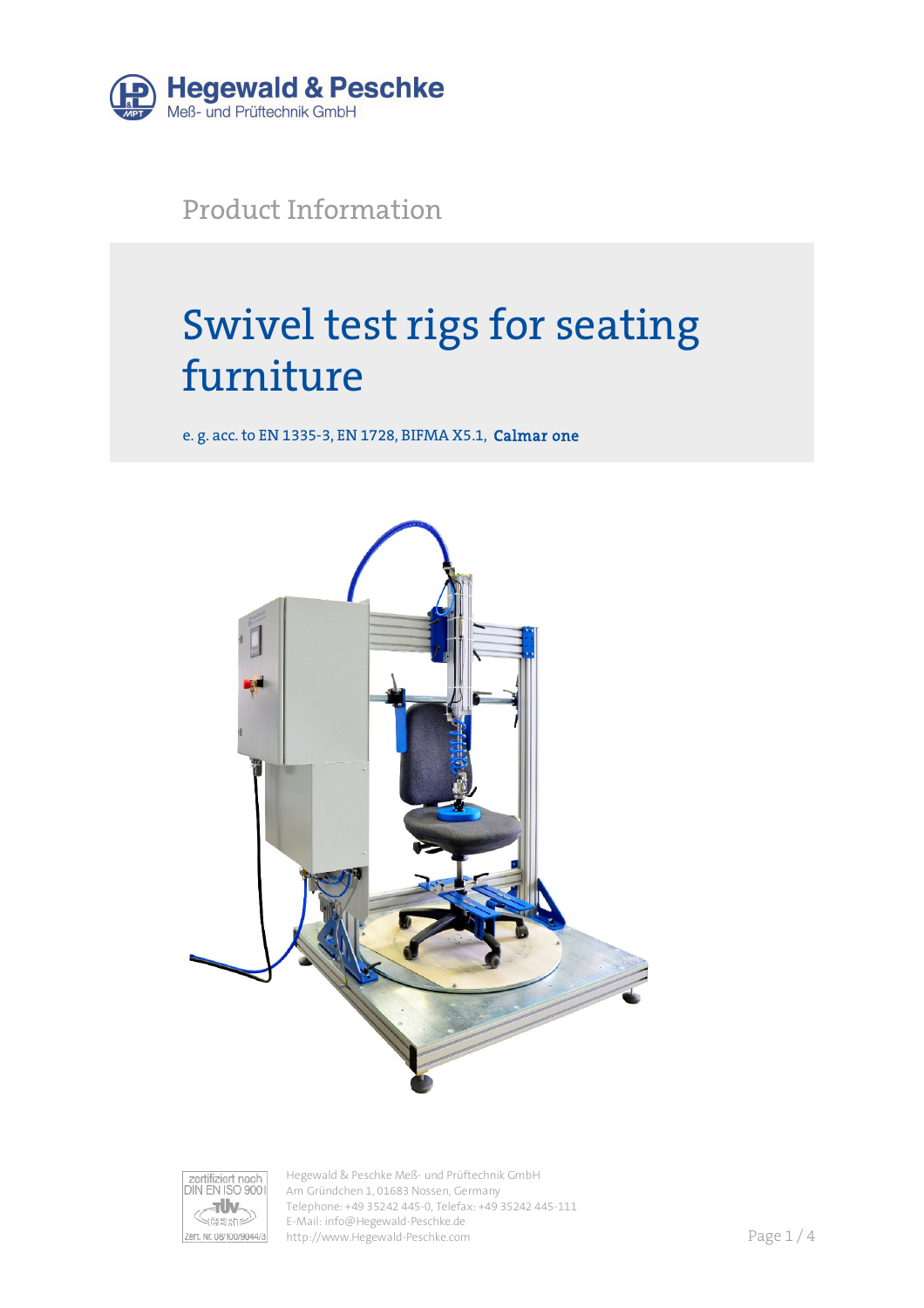

40-930-060 40-930-061

Single test rig for performing various swivel and roller tests on swivel chairs, e.g. according to EN 1335-3, EN 1728, BIFMA X5.1

The seat load is either applied

- statically by means of weight plates (to be ordered separately) which act on the seat compression piece (ø200 mm) via a guide rod *(item no. 40-930-060)*, or
- with a force controlled pneumatic axis Fmax 2500 N. *(item no. 40-930-061)* The force is applied vertically downwards. The load can thus be applied alternately every x cycles for y cycles.

The PLC with analogue value processing is directly mounted to the test rig. The touch panel allows the parameterization of tests and depicts the real time status of the connected test axis. The parameterization can be done individually and saved as a template or based on a prevalent standard conform template. For example parameters such as the amount of cycles, time intervals, maximum and minimum values can be set.

During the test run the user can view the test status. The cycle number, failure messages and a graphical visualization of the test run can be observed. At test end the control saves automatically all for the documentation necessary parameter and allows the export of the data to a computer for test reporting.

### Consisting of:

- 1 test frame based on a floor panel 1200 x 1200 mm
	- o 12 mm thick
	- o galvanised steel
	- o with aluminium profile frame screwed underneath for stiffening,
	- o bore grid with threaded holes M10;
	- o vibration-damped, height-adjustable feet to compensate for uneven floors
- 1 swivel test unit, electromotively position controlled; diameter of rotation plate 950 mm
- 1 portal with fixation for specimen including lock against rotation
- 1 PLC control unit integrated into the control cabinet
- centralized pressurized air connection (NW7,2) with air conditioning unit consisting of filtering systems, pressurized air distributor and switch-on-valve
- guiding for the seat load with manual lifting device for the weights. Thereby it is possible to unload the seat while change of specimen. For the weight fixation a bolt with  $\phi$  30 mm is included - the weights must have a suitable drilling. The unity is approx. 100 mm adjustably for eccentric load. *(40-930-060)*
- alternative: 1 pneumatic test axis for seat load, force controlled, piston diameter 80 mm, stroke 500 mm, test load up to 2500 N, load cell 5 kN. The unit can be moved approx. 100mm for eccentric load. *(40-930- 061)*

# Enclosed accessories:

- 15-foot clamp/carrier
- 1 case with accessories kit, e.g. 2 eyebolts and 2 straps for specimen fixation (*40-001-059*)

Other accessories, e.g., for other test objects, can be offered when required separately.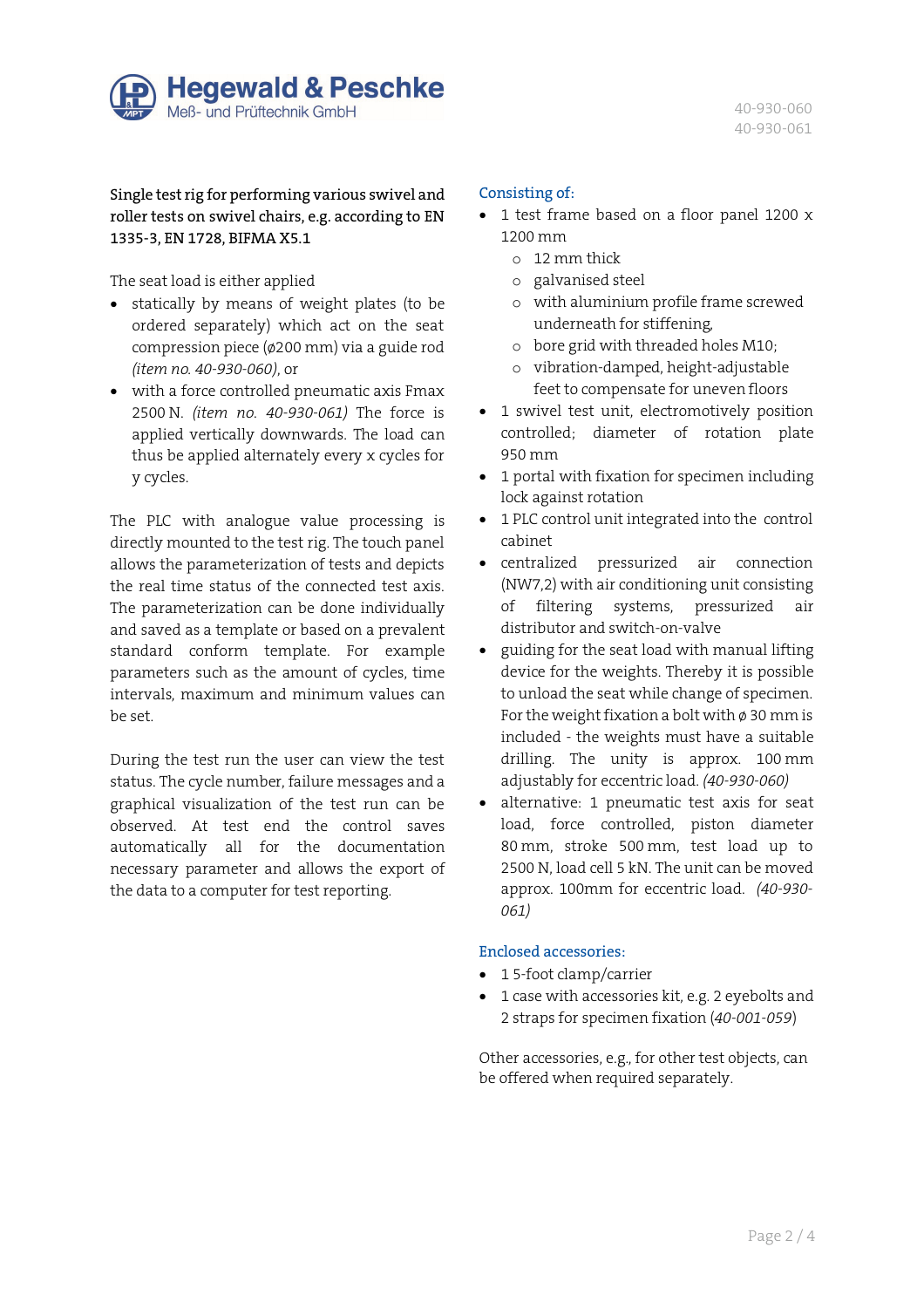

40-930-060 40-930-061

### Optional accessories:

- weight set 155 kg  $(7x20 \text{ kg}, 1x10 \text{ kg}, 1x5 \text{ kg})$ , with calibration certificate (*41-011-190*)
	- 1 load pad 200 mm diameter acc. to DIN EN 1335 with clamping connection *(41- 006-101)*

# Technical data:

| power connection    | 400 VAC, 50 Hz                                                         |  |  |  |
|---------------------|------------------------------------------------------------------------|--|--|--|
| angular positioning | $\pm 10^{\circ}$ or better                                             |  |  |  |
| angle range         | $\pm 360^\circ$ (adjustable)                                           |  |  |  |
| maximum loading     | 150 kg                                                                 |  |  |  |
| rotation speed      | 15 U/min (adjustable)                                                  |  |  |  |
| delay time          | configurable, minimum<br>0.1 s at each change of<br>rotation direction |  |  |  |

Application examples according to the standards DIN EN 1335 or DIN EN 1728

#### Roller testing



The chair is fixed both in the backrest area and centrally above the floor panel at the star base. This is thereby prevented from turning. The turntable causes the rollers to rotate and swivel when changing direction. The rollers, including their bearings and fastening, are thus tested.



In this case, the gas spring of the chair is located a few centimetres from the rotation axis of the plate during the test. If the direction of rotation is alternating, the swivel behaviour of the rollers is examined.

#### Gas spring testing / swivel testing

The chair is secured against rotation on the backrest or on the side of the seat. The base is attached to the turntable with two angles and thus rotated during the test. In this case, the rollers stand still and it is checked how well the gas spring tolerates a rotation of the seat. This causes the piston rod of the gas spring to rotate relative to the housing.



# Hint:

Simultaneous loading of points A and C according to EN 1335 and EN 1728 is achieved by loading a point in between, which leads to the same bending moment as permitted by the above standards.